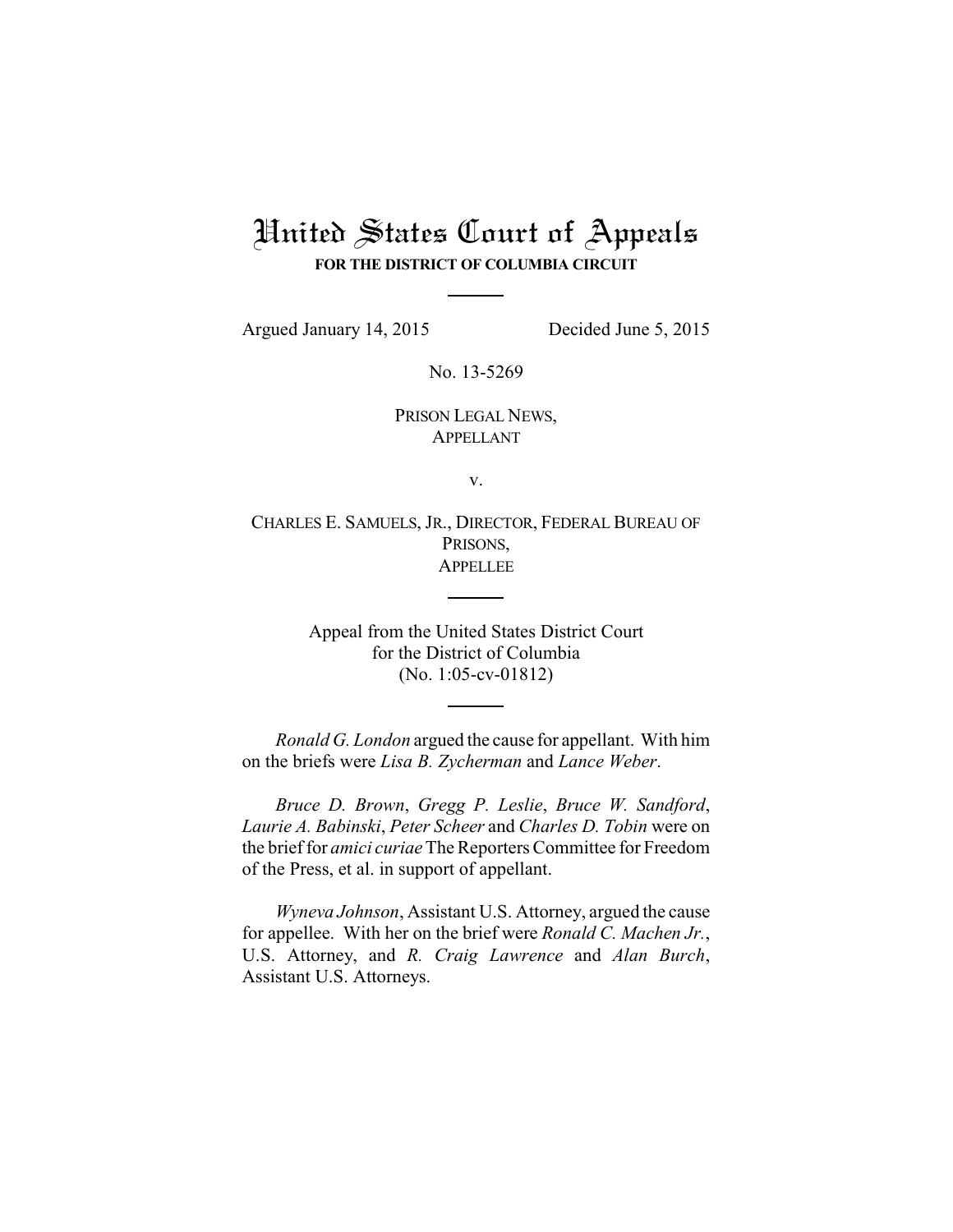Before: HENDERSON, *Circuit Judge*, and WILLIAMS and RANDOLPH, *Senior Circuit Judges*.

Opinion for the Court filed by *Senior Circuit Judge* RANDOLPH.

RANDOLPH, *Senior Circuit Judge*: The efforts of Prison Legal News ("PLN") to obtain documents from the Federal Bureau of Prisons are chronicled in the four district court opinions preceding this appeal. *See Prison Legal News v. Samuels*, 954 F. Supp. 2d 21 (D.D.C. 2013); *Prison Legal News v. Lappin*, 780 F. Supp. 2d 29 (D.D.C. 2011); *Prison Legal News v. Lappin*, 603 F. Supp. 2d 124 (D.D.C. 2009); *Prison Legal News v. Lappin*, 436 F. Supp. 2d 17 (D.D.C. 2006). PLN publishes a legal journal devoted to news and litigation concerning detention facilities. In 2003, PLN filed a Freedom of Information Act ("FOIA") request with the Federal Bureau of Prisons seeking all documents showing money the Bureau paid in connection with lawsuits and claims brought against it between January 1, 1996, and July 31, 2003. PLN also sought a waiver of any fees associated with the request. *Prison Legal News v. Samuels*, 954 F. Supp. 2d at 24; *Prison Legal News v. Lappin*, 436 F. Supp. 2d at 18-19.

The Bureau produced no records and denied the fee waiver. After PLN brought suit in 2005, the Bureau produced approximately 11,000 pages of documents, of which 2,993 contained redactions. *Prison Legal News v. Samuels*, 954 F. Supp. 2d at 24-25. The Bureau provided affidavits, declarations, and *Vaughn* indices in support of the redactions.<sup>1</sup> *Id.* at 24-25.

<sup>&</sup>lt;sup>1</sup> A *Vaughn* index describes the documents withheld or redacted and the FOIA exemptions invoked, and explains why each exemption applies. *See Vaughn v. Rosen*, 484 F.2d 820 (D.C. Cir. 1973); *Keys v. U.S. Dep't of Justice*, 830 F.2d 337, 349 (D.C. Cir. 1987).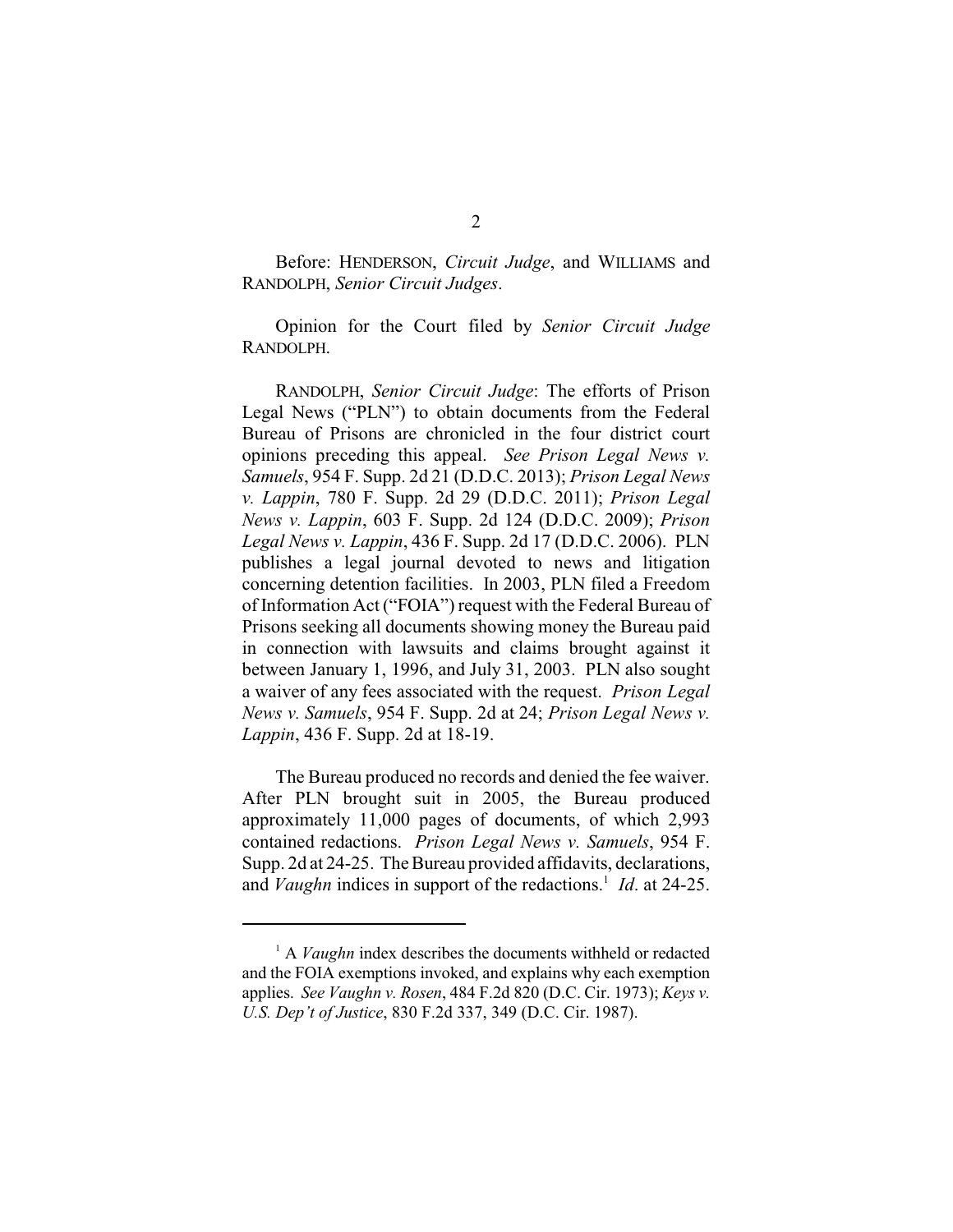PLN challenged the basis for the redactions and the adequacy of the Bureau's search for responsive documents. The district court ruled that the Bureau had conducted an adequate search, but that the Bureau had not justified the redactions. *See Prison Legal News v. Lappin*, 780 F. Supp. 2d at 41-45.

After multiple cross-motions for summary judgment, 102 or so documents remained at issue. *Prison Legal News v. Samuels*, 954 F. Supp. 2d at 25  $\&$  n.5.<sup>2</sup> The Bureau provided an updated *Vaughn* index (the Stroble *Vaughn* index), and the parties crossfiled for summary judgment once again. The updated *Vaughn* index indicated that the Bureau applied both FOIA exemptions  $6<sup>3</sup>$  and  $7(C)<sup>4</sup>$  to support the remaining redactions.

The district court granted the Bureau's cross-motion for summary judgment, holding that the Stroble *Vaughn* index

 $2^{\circ}$  The parties state that 102 documents are still in dispute, but the district court suggested that the number is lower. *Prison Legal News v. Samuels*, 954 F. Supp. 2d at 25 n.5. In the parties' Joint Appendix, some of the "redacted documents in dispute" do not contain any redactions. *See, e.g.*, Exhibits 93 & 94 (Docs. 110-97 & 110-98), Joint Appendix 1209-36.

<sup>&</sup>lt;sup>3</sup> Exemption 6 permits the government to withhold "personnel" and medical files and similar files the disclosure of which would constitute a clearly unwarranted invasion of personal privacy." 5 U.S.C. § 552(b)(6); *see Tax Analysts v. IRS*, 117 F.3d 607, 620 (D.C. Cir. 1997).

 $4$  Exemption 7(C) permits the government to withhold "records" or information compiled for law enforcement purposes, but only to the extent that the production of such law enforcement records or information . . . could reasonably be expected to constitute an unwarranted invasion of personal privacy."  $5 \text{ U.S.C.} \$  $552(b)(7)(C);$ *see Meeropol v. Meese*, 790 F.2d 942, 958 (D.C. Cir. 1986).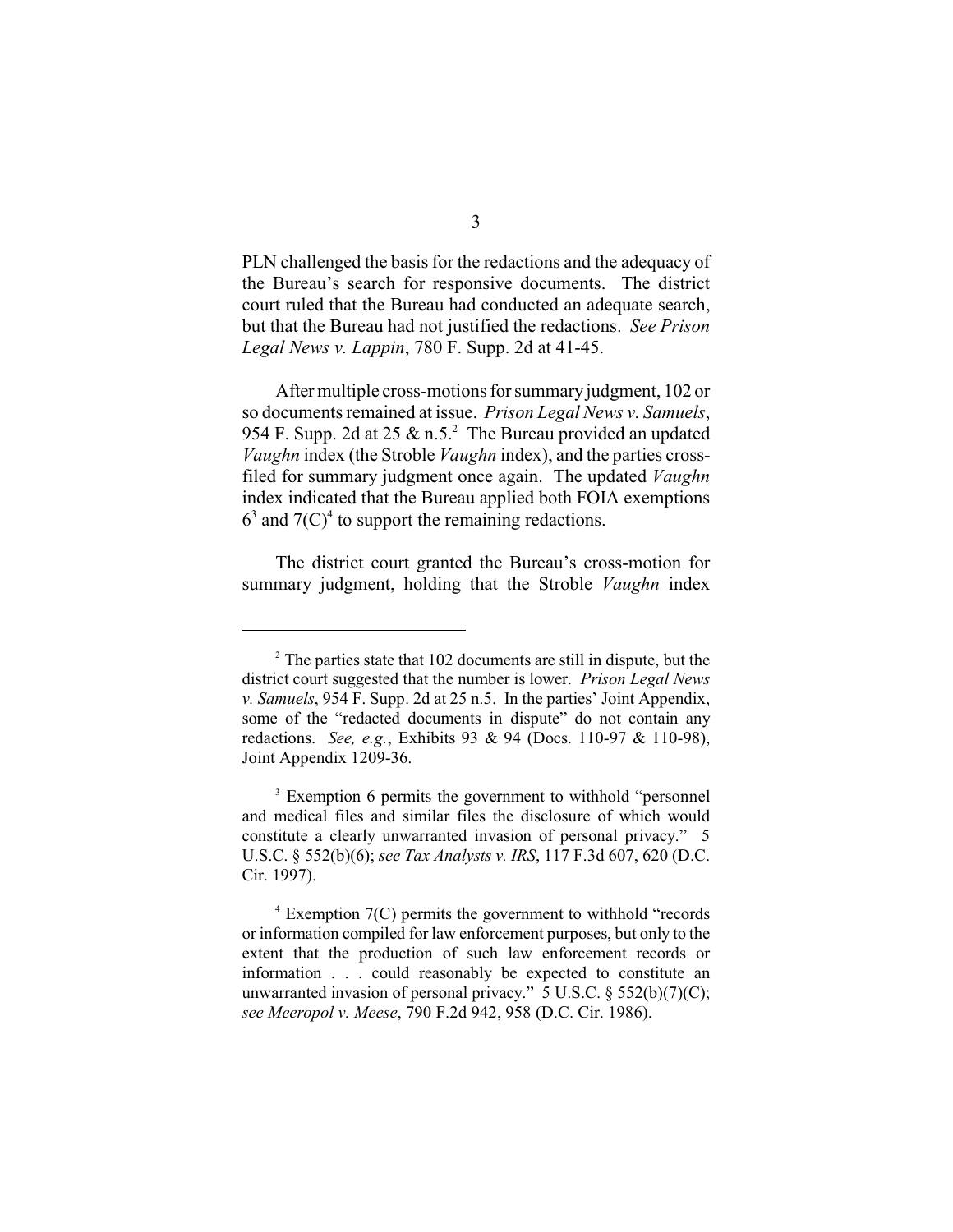supported application of FOIA exemption 6. In reaching that conclusion, the court first noted that the requested documents include names and personal information and so "easily fall under the purview of an individual's 'interest in avoiding disclosure of personal matters.'" *Id.* at 29 (quoting *Judicial Watch, Inc. v. Dep't of Justice*, 365 F.3d 1108, 1125 (D.C. Cir. 2004)). The court proceeded to balance this interest against the public interest in disclosure, finding that the Bureau's categorical explanation for the redactions supported application of exemption 6. *Id.* at 29-31; *see also Horowitz v. Peace Corps*, 428 F.3d 271, 278 (D.C. Cir. 2005); *Wash. Post Co. v. U.S. Dep't of Health & Human Servs.*, 690 F.2d 252, 260 (D.C. Cir. 1982). Because it determined that exemption 6 supported the redactions, the court did not address the applicability of exemption 7(C).

On appeal, PLN argues that neither exemption 6 nor exemption 7(C) applies. The argument is that the Bureau's use of a categorical explanation for the redactions was improper because of the varied nature of the documents and of the individuals shielded from disclosure. PLN claims that the district court did not adequately balance the privacy and public interests at stake. Because we agree that more was required, both of the Bureau and of the district court, we reverse the district court's grant of summary judgment and remand for further proceedings in accordance with this opinion.

FOIA requires the government to disclose, upon request, broad classes of documents identified in 5 U.S.C. § 552(a). It exempts from disclosure nine categories of documents described in 5 U.S.C. § 552(b). The government is entitled to summary judgment if no material facts are in dispute and if it demonstrates that withheld or redacted documents are not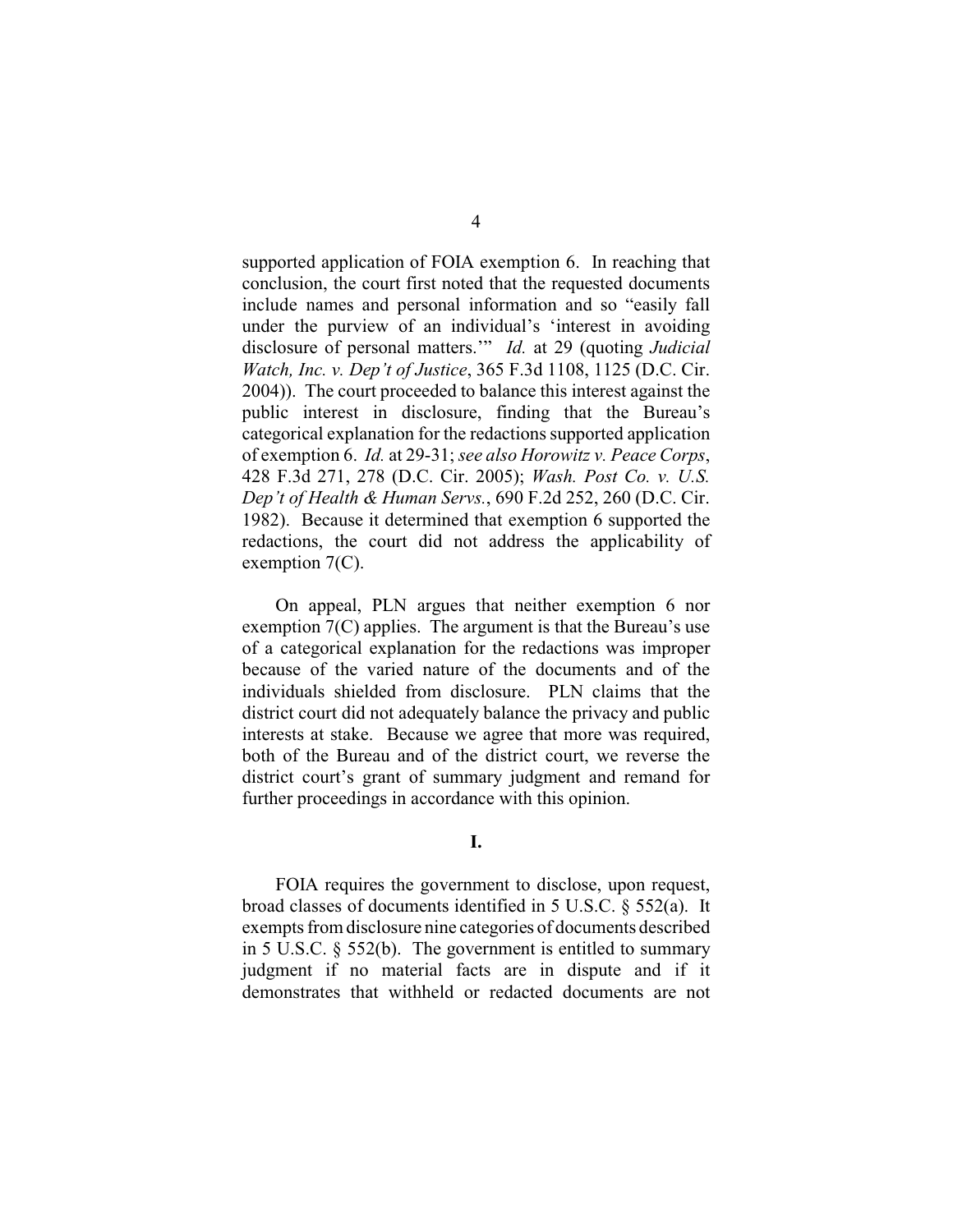required to be disclosed under  $\S$  552(a) or are exempt from disclosure under § 552(b). *Billington v. U.S. Dep't of Justice*, 233 F.3d 581, 583-84 (D.C. Cir. 2000); *see also Cause of Action v. Nat'l Archives & Records Admin.*, 753 F.3d 210, 212 (D.C. Cir. 2014); *Katz v. Nat'l Archives & Records Admin.*, 68 F.3d 1438, 1440 (D.C. Cir. 1995). We review the district court's grant of summary judgment *de novo*. *See Nat'l Sec. Archive v. CIA*, 752 F.3d 460, 462 (D.C. Cir. 2014).

**A.**

The Bureau redacted documents on the basis of exemption 6, which shields from disclosure "personnel and medical files and similar files the disclosure of which would constitute a clearly unwarranted invasion of personal privacy." 5 U.S.C.  $§$  552(b)(6).<sup>5</sup> "Similar files" include "detailed Government records on an individual which can be identified as applying to that individual." *Judicial Watch, Inc. v. U.S. Dep't of Justice*, 365 F.3d at 1124 (quoting *U.S. Dep't of State v. Wash. Post Co.*, 456 U.S. 595, 602 (1982)). Exemption 6 covers "not just files, but also bits of personal information, such as names and addresses, the release of which would 'create[] a palpable threat to privacy.'" *Judicial Watch, Inc. v. Food & Drug Admin.*, 449

 $<sup>5</sup>$  As we have written, the *Vaughn* index indicates that the Bureau</sup> applied not only exemption 6, but also exemption 7(C), an exemption that protects information that was collected for law enforcement purposes and "could reasonably be expected to constitute an unwarranted invasion of personal privacy,"  $5 \text{ U.S.C.}$   $\S$   $552(b)(7)(C)$ , to support the redactions. "'Exemption 7(C) is more protective of privacy than Exemption 6' and thus establishes a lower bar for withholding material." *ACLU v. U.S. Dep't of Justice*, 655 F.3d 1, 6 (D.C. Cir. 2011) (quoting *U.S. Dep't of Defense v. FLRA*, 510 U.S. 487, 496 n.6 (1994)). Because the district court addressed only exemption 6, our analysis is limited to that exemption. On remand, the district court may examine the applicability of both exemptions.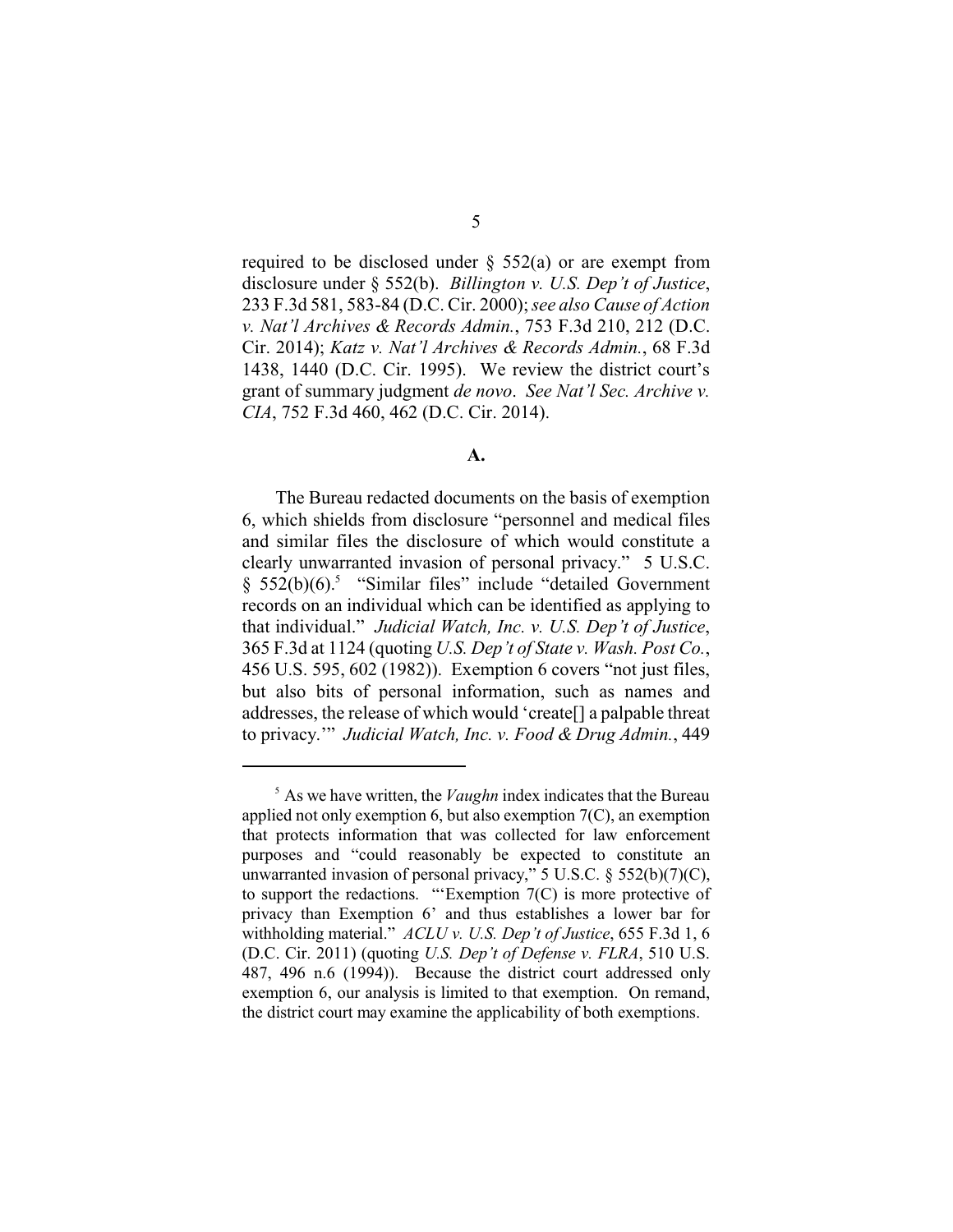F.3d 141, 152 (D.C. Cir. 2006) (alteration in original) (quoting *Carter v. U.S. Dep't of Commerce*, 830 F.2d 388, 391 (D.C. Cir. 1987)).

The primary purpose of this exemption is "'to protect individuals from the injury and embarrassment that can result from the unnecessary disclosure of personal information.'" *Judicial Watch, Inc. v. Dep't of Justice*, 365 F.3d at 1124 (quoting *U.S. Dep't of State v. Wash. Post Co.*, 456 U.S. at 599). Exemption 6 "does not categorically exempt individuals" identities." *Judicial Watch, Inc. v. Food & Drug Admin.*, 449 F.3d at 153. "The scope of a privacy interest under Exemption 6 will always be dependent on the context in which it has been asserted." *Armstrong v. Exec. Office of the President*, 97 F.3d 575, 581 (D.C. Cir. 1996).

To apply exemption 6, a court must first "determine whether'disclosure would compromise a substantial, as opposed to a *de minimis*, privacy interest.'" *Consumers' Checkbook Ctr. for the Study of Servs. v. U.S. Dep't of Health & Human Servs.*, 554 F.3d 1046, 1050 (D.C. Cir. 2009) (quoting *Nat'l Ass'n of Retired Fed. Emps. v. Homer*, 879 F.2d 873, 874 (D.C. Cir. 1989)). If a substantial privacy interest is at stake, then the court must "balance" the individual's right of privacy against the public interest in disclosure. *Horowitz*, 428 F.3d at 278 (citing *Dep't of the Air Force v. Rose*, 425 U.S. 352, 372-73 (1976)).

"The focus of the public interest analysis is the citizens' right to know 'what their government is up to.'" *Id.* (quoting *U.S. Dep't of Justice v. Reporters Comm. for Freedom of the Press*, 489 U.S. 749, 773 (1989)). Neither the identity of the requesting party nor the purpose for which the party intends to use a document is relevant to the public interest, but the availability of the information through other sources is. *Id*.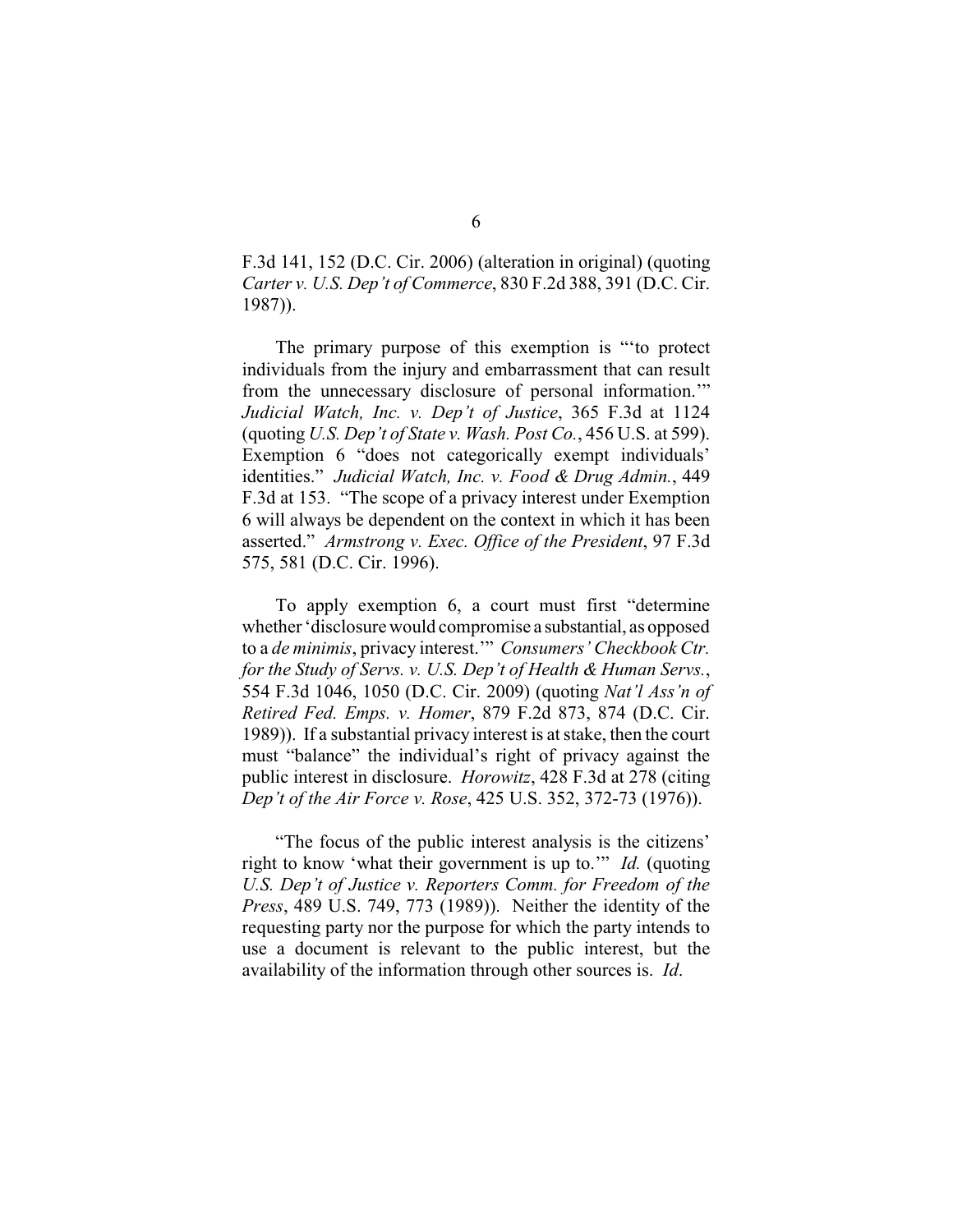The government bears the burden of showing that a substantial invasion of privacy will occur if the documents are released. *See Ripskis v. U.S. Dep't of Hous. & Urban Dev.*, 746 F.2d 1, 3 (D.C. Cir. 1984). It may do so by affidavits "'if they contain reasonable specificity of detail rather than merely conclusory statements, and if they are not called into question by contradictory evidence in the record or by evidence of agency bad faith.'" *Judicial Watch, Inc. v. U.S. Secret Serv.*, 726 F.3d 208, 215 (D.C. Cir. 2013) (quoting *Consumer Fed. of Am. v. Dep't of Agric.*, 455 U.S. 283, 287 (D.C. Cir. 2006)).

## **B.**

PLN does not contend that the documents still at issue are outside the scope of exemption 6, but argues that the district court erred in balancing the individual's privacy interest against the public interest in disclosure.<sup>6</sup> The redacted information consists of individuals' names and other personal identifying information that would reveal the identity of a person related to a claim filed against the Bureau. *Prison Legal News v. Samuels*, 954 F. Supp. 2d at 28. Government employees have "at least a minimal privacy interest in [their] employment history and job performance evaluation." *Stern v. FBI*, 737 F.2d 84, 91 (D.C.

 $<sup>6</sup>$  Amicus curiae contends that the information at issue here "is not</sup> the type that should be exempt under Exemption 6." Brief of Amicus Curiae The Reporters Committee for Freedom of the Press, et al. at 7. The court will not entertain an argument made for the first time on appeal by an amicus. *Elliott v. U.S. Dep't of Agric.*, 596 F.3d 842, 850 (D.C. Cir. 2010); *see also Cook v. Food & Drug Admin.*, 733 F.3d 1, 5-6 (D.C. Cir. 2013). And, even if we were to consider this argument, the redactions at issue here – covering individuals' names and other personal identifying information – fall within the scope of exemption 6, which extends to "bits of personal information, such as names and addresses." *Judicial Watch, Inc. v. Food & Drug Admin.*, 449 F.3d at 152 (quoting *Carter v. U.S. Dep't of Commerce*, 830 F.2d at 391).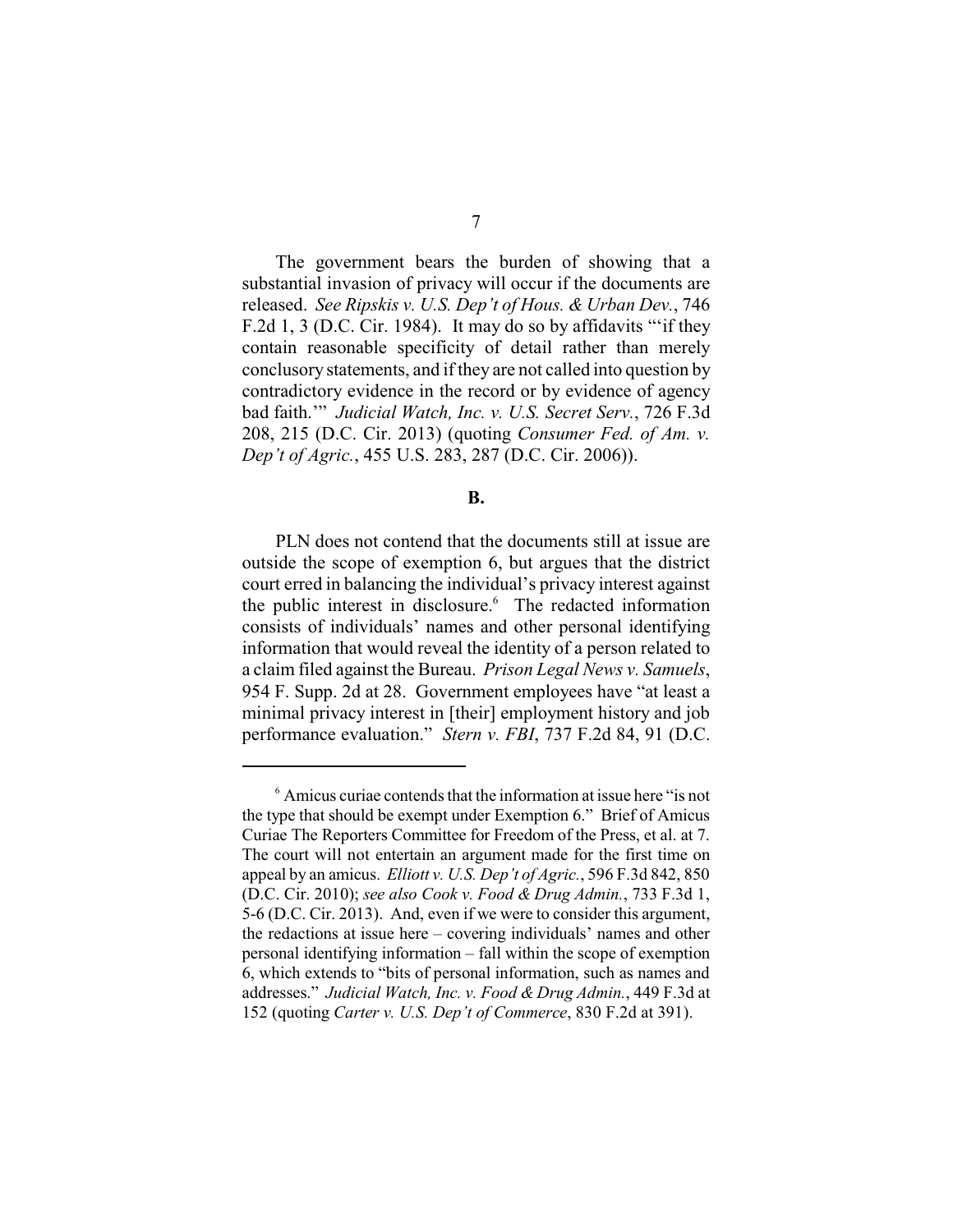Cir. 1984). We have extended this protection to nongovernment employees whose names appear in government records. *See, e.g.*, *Painting & Drywall Work Pres. Fund, Inc. v. Dep't of Hous. & Urban Dev.*, 936 F.2d 1300, 1303 (D.C. Cir. 1991).

To carry its burden, the Bureau's *Vaughn* index must "'adequately describe each . . . [redaction] from a released document,' and 'must state the exemption claimed for each . . . [redaction] and explain why the exemption is relevant." *Summers v. Dep't of Justice*, 140 F.3d 1077, 1080 (D.C. Cir. 1998) (quoting *Founding Church of Scientology v. Bell*, 603 F.2d 945, 949 (D.C. Cir. 1979) (per curiam)). The Bureau submitted a declaration of Wilson J. Moorer, a paralegal specialist at the FOIA section of the Bureau's general counsel's office, which separates the documents at issue into categories and specifies the exemptions applied to each category. *See* Fourth Supplemental Decl. of Wilson J. Moorer, Joint Appendix 1478 ("Moorer Declaration"). This declaration supplements the latest *Vaughn* index the Bureau produced on April 25, 2012. Joint Appendix 1349. The Moorer Declaration describes each type of document and the information redacted. It then provides a general rationale for protecting personal identifying information: to prevent the public from knowing an individual suffered some sort of injury or loss, or was subjected to discrimination, because association with the filing of a claim can be stigmatizing. It then states that the public interest in knowing the identity of individuals involved in claims against the Bureau is minimal.

The primary types of claims against the Bureau are those inmates filed under the Federal Tort Claims Act ("FTCA") and those employees filed with the Equal Employment Opportunity Commission or Merit Systems Protection Board. *Prison Legal News v. Samuels*, 954 F. Supp. 2d at 28. Documents related to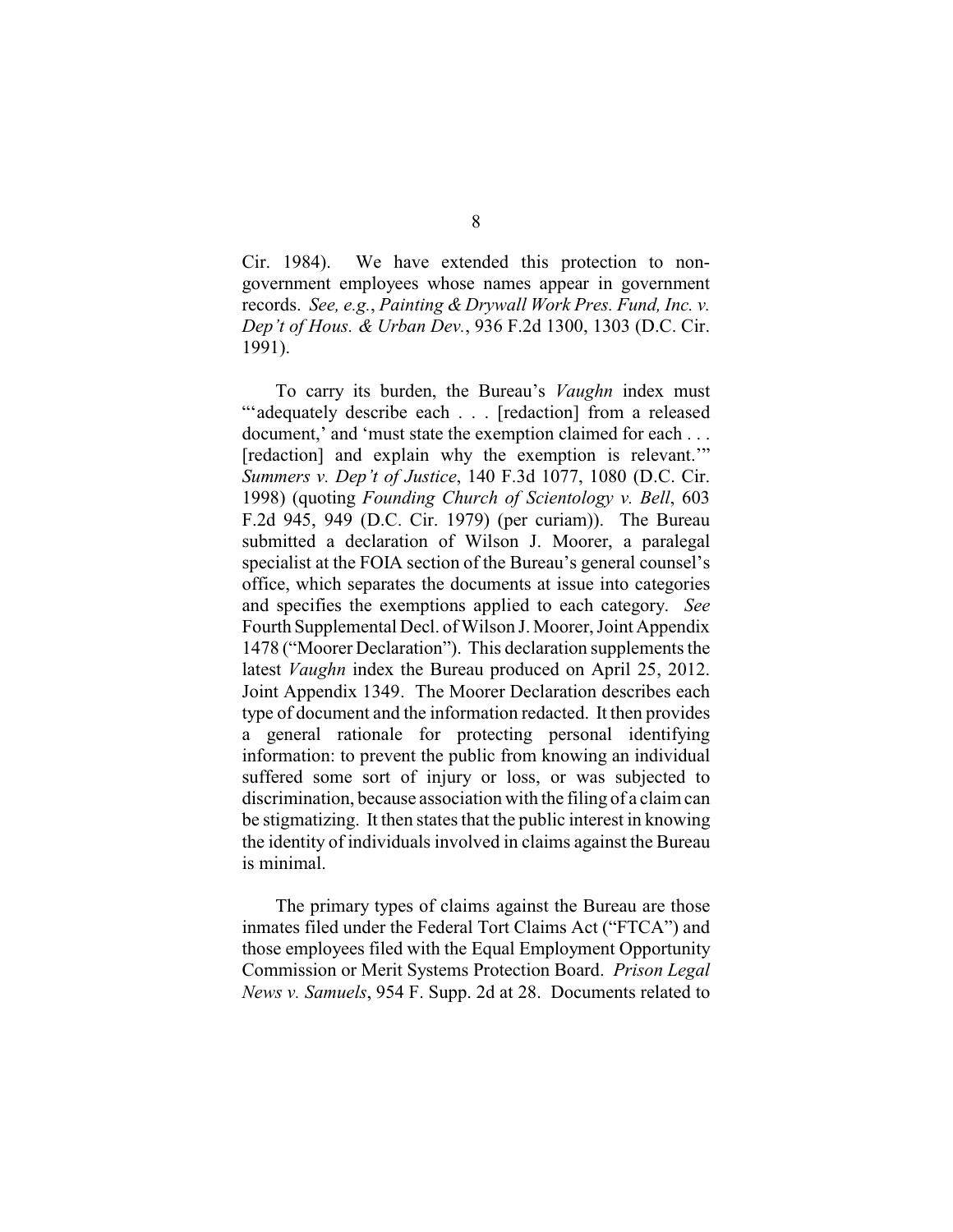the tort claims include Tort Claim Form SF-95 which is "utilized to submit [ ] administrative claims" for "money damages for personal injury or death and/or damage to or loss of property" pursuant to the FTCA. Moorer Decl. ¶ 10. For discrimination claims Department of JusticeComplaint of Discrimination Form DOJ 201A is "used where an applicant for Federal Employment or a Federal Employee believes he or she has been discriminated against because of race, color, sex . . ., religion, national origin, age, disability . . ., sexual orientation, parental status or reprisal by a federal agency" and has presented the matter to the EEOC. Moorer Decl. ¶ 80.

For each type of document, the Moorer Declaration asserts a privacy interest because the filing of a claim discloses that the individual who filed the claim either "suffered some sort of injury, loss or death" or "has alleged that he or she suffered some form of discrimination by the Bureau of Prisons." Moorer Decl. ¶¶ 11, 79, 102; Joint Appendix 1483, 1524, 1547. This privacy interest is bolstered by "the fact that it is not unusual or uncommon for an individual to be stigmatized by the filing of claims, regardless of whether the stigma has merit." *Id.* ¶ 11, Joint Appendix 1483. As to the public interest in FTCA claimants' identities, the Declaration asserts that "[t]he knowledge a particular person filed a claim disclosed no information that would directly reveal the operations or activities of the federal government," and would "reveal only allegations related to singular incidents, as opposed to legitimate findings related to agency practice." *Id.* Accordingly, the "release of the names would make no contribution to the public understanding of a government function." *Id.* As to EEOC complaints, the Declaration states "the disclosure of the specific claimant that filed an EEOC complaint falls outside the ambit of the public interest that the FOIA was enacted to serve" and so the "release of the names would make no contribution to the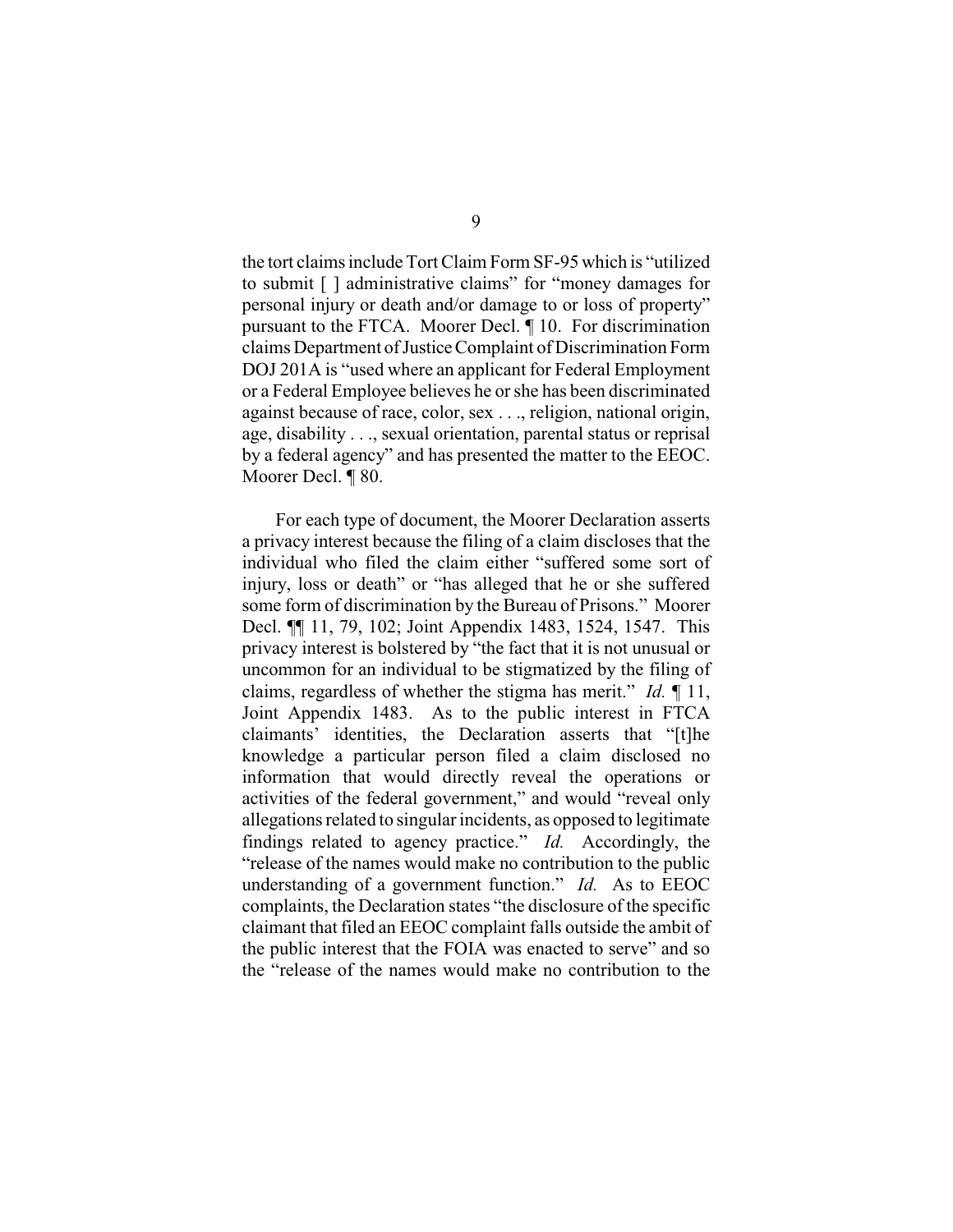public understanding of a government function." Moorer Decl. ¶ 79.

The Bureau's final *Vaughn* index was more detailed in some respects than the Moorer Declaration and less so in others. The index provided a specific description of each document – typically the type of document, the date of the document, the number of pages, and its docket or exhibit number. The "rationale for exemptions" included summary assertions like "revealing the name of the Claimant who filed an EEOC complaint and his or her address would constitute a clearly unwarranted invasion of personal privacy," and the "release of the Complaint's name and his or her address would make no contribution to the public understanding of a government function." Stroble *Vaughn* Index at 1. For some documents, the rationale for exemptions included the fact that the "claim involved an allegation of sexual abuse," *e.g.* Stroble *Vaughn* Index at 6-7, that the claimant "filed a claim of discrimination," *e.g. id.* at 25, or that the claim was filed pursuant to the FTCA, *e.g. id.* at 109. The redactions were not limited to those filing tort or discrimination claims, but in some instances also encompassed the alleged wrongdoers or witnesses on the basis that "revealing the name of staff members merely alleged to have engaged in discriminatory conduct or alleged to have witnessed such, regardless if such charges were sustained, would constitute a clearly unwarranted invasion of personal privacy." Stroble *Vaughn* Index at 5, 7-10.

Both the final *Vaughn* index and the Moorer Declaration lump the privacy interests of all claimants and any perpetrator or witness whose information is redacted into categories based on the type of document in which the individual's information appears. Both provide only cursory statements such as those described above to justify the redactions. The district court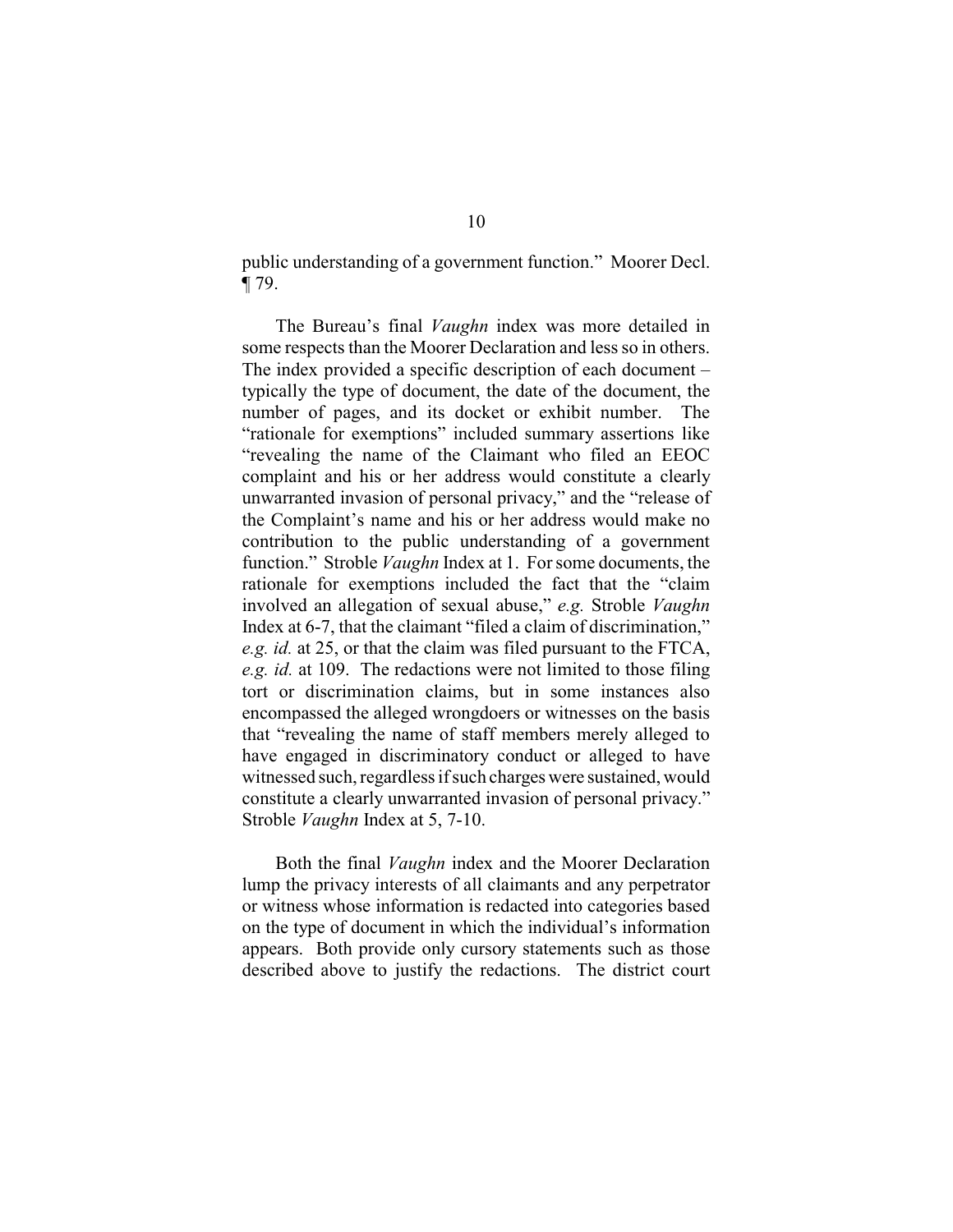accepted this categorical methodology. *Prison Legal News v. Samuels*, 954 F. Supp. 2d at 28-29.

## **II.**

A categorical approach to redactions or withholdings is permissible under FOIA when "the FOIA litigation process threatens to reveal 'the very information the agency hopes to protect.'" *Citizens for Responsibility & Ethics in Washington v. U.S. Dep't of Justice*, 746 F.3d 1082, 1088 (D.C. Cir. 2014) ("*CREW*") (quoting *ACLU v. CIA*, 710 F.3d 422, 432 (D.C. Cir. 2013)). The government may justify its withholdings and redactions "category-of-document by category-of-document, so long as its definitions of relevant categories are sufficiently distinct to allow a court to determine whether specific claimed exemptions are properly applied." *Id.* (quoting *Gallant v. NLRB*, 25 F.3d 168, 173 (D.C. Cir. 1994)). The range of circumstances included in the category must "characteristically support<sup>[]</sup> an inference that the statutory requirements for exemption are satisfied." *Id.* at 1088-89 (quoting *Nation Magazine v. U.S. Customs Serv.*, 71 F.3d 885, 893 (D.C. Cir. 1995)).

Here, it is difficult to see how the categories in the Moorer Declaration support application of exemption 6. The categories, centered as they are on specific types of filed documents, include a wide range of claims covering various degrees of privacy interests. As PLN points out, the privacy interest of tort claimants will be different when they are claiming injury from a slip and fall as compared to a sexual assault. The EEOC claims also present a diverse picture and can hardly be considered a category that "'characteristically support[s] an inference' that the statutory requirements for exemption are satisfied." *CREW*, 746 F.3d at 1088-89 (alteration in original) (quoting *Nation Magazine*, 71 F.3d at 893).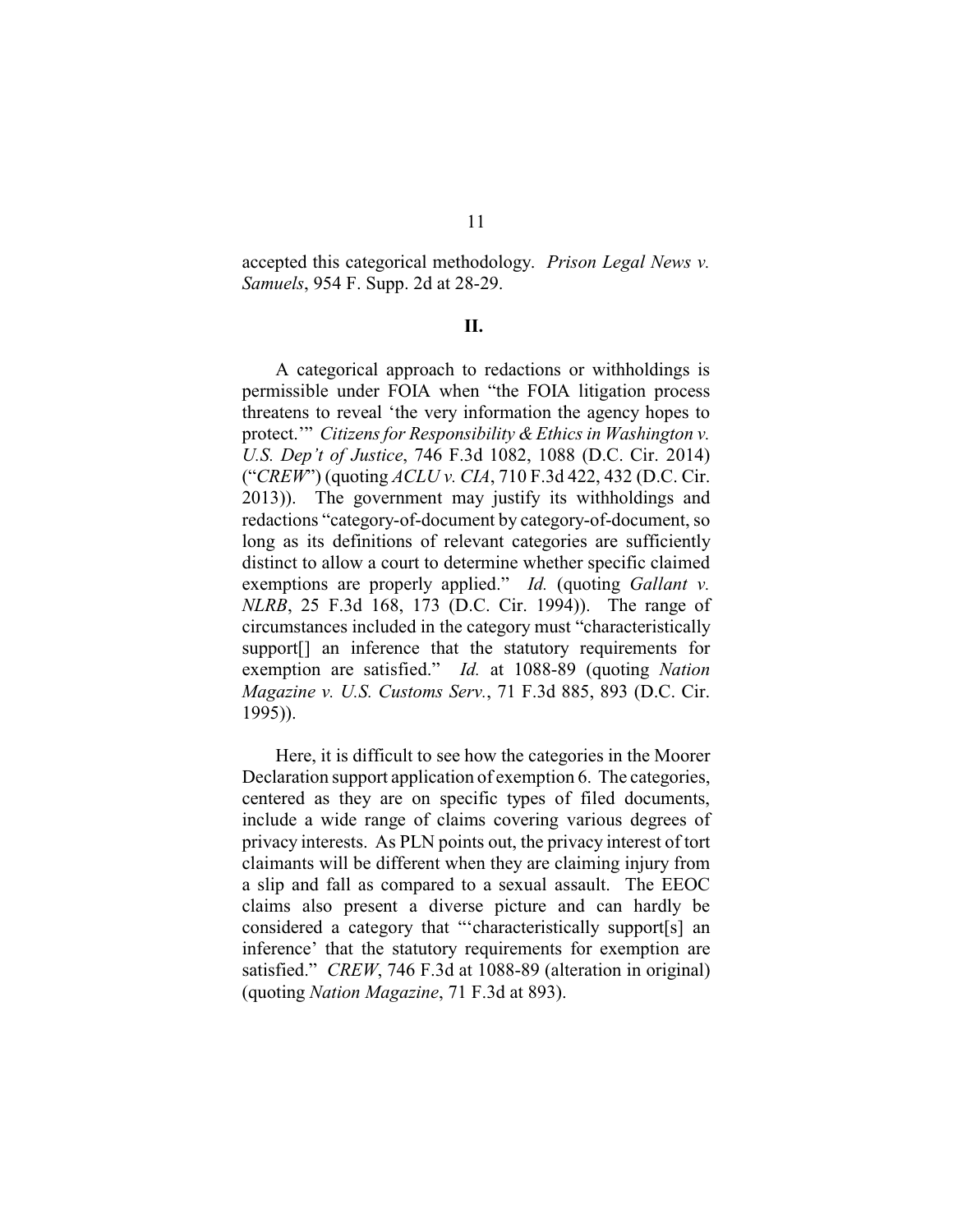There is another problem with the categorical approach here – it fails to distinguish between redacting the identity of the alleged victim and the identity of the alleged perpetrator. This distinction is significant with respect to the employees' interest in keeping their information private. But the Bureau has made no effort to distinguish between the privacy interests of employees who are victims and those who are perpetrators. In fact, it has offered little support for redacting information that would identify perpetrators. The district court failed to give any weight to the distinction between the accused and the accuser when balancing private and public interests.

In addition, the Bureau has not been consistent in shielding the names of its employees accused of wrongdoing. While redacting the names of those accused of discriminating in Exhibits 1 (Doc. 110-5) and 2 (Doc. 110-6), it did not redact the name of a Bureau employee who was the alleged perpetrator of a sexual assault on an inmate in Exhibit 3 (Doc. 110-7). Joint Appendix 274, 291, 302. The Bureau never explains its inconsistency. Neither the Stroble *Vaughn* index nor the Moorer Declaration provides insight into why the names of some alleged perpetrators are redacted while others are revealed.

The category of claims and settlements under the FTCA is equally diverse, if not more so, than the claims of employment discrimination. Consider, for example, a Bureau employee's tort claim for personal injury resulting from being hit in the eye by a screw thrown by another Bureau employee, Exhibit 53 (Doc. 110-57), Joint Appendix 869-76; an inmate's claim that he was kept in prison 154 days after his release date, Exhibit 102 (Doc. 110-106), Joint Appendix 1307-12; and the above mentioned sexual assault of an inmate, Exhibit 3 (Doc. 110-7), Joint Appendix 302-14. In each case, the claimant's name was redacted, but in the eye injury case, the name of the perpetrator and an inmate witness were also redacted. Exhibit 53 (Doc.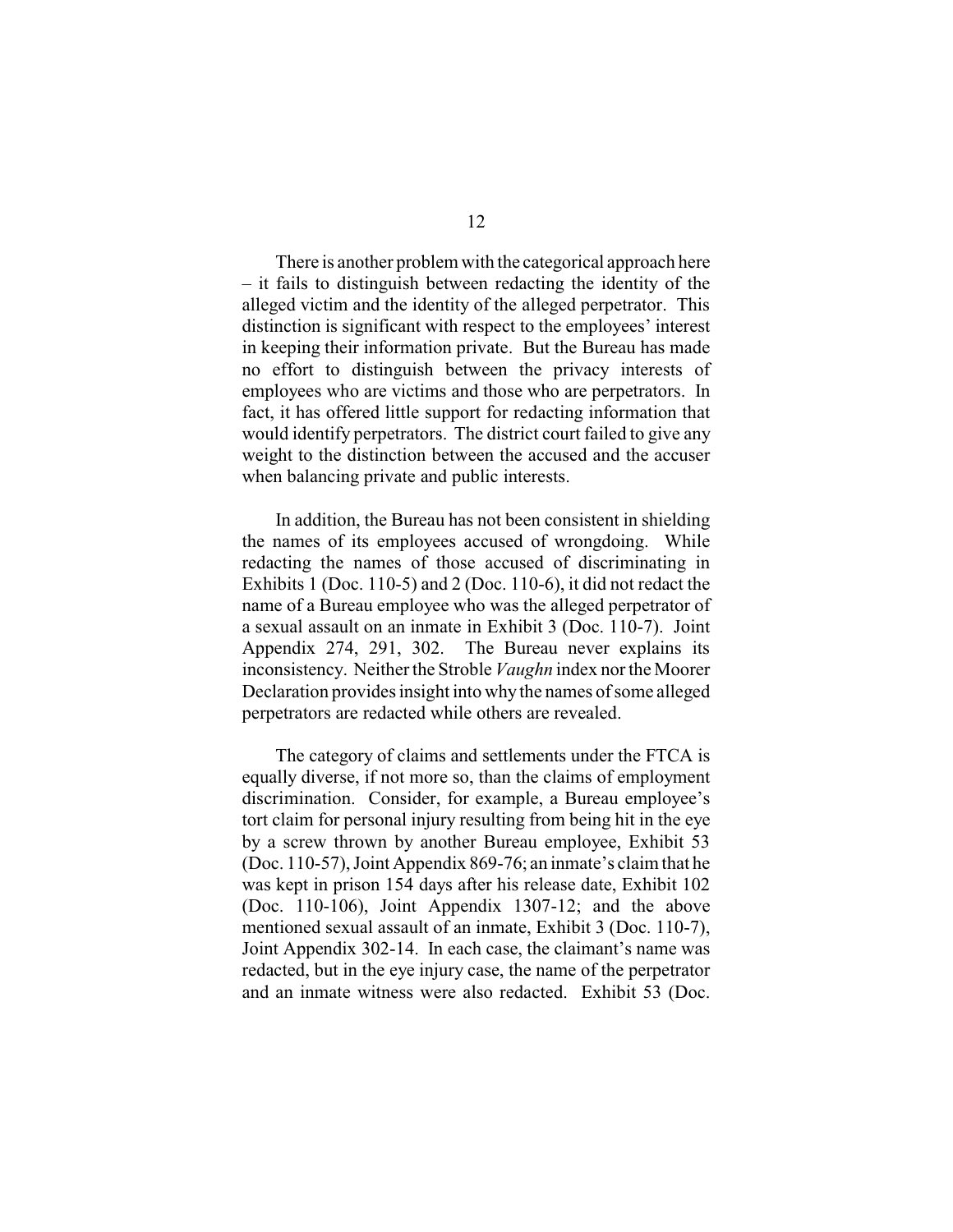110-57). Yet in the case of the sexual assault, the perpetrator's name was not redacted. In the scheme of things, one would think that an employee's eye injury resulting from the throwing of a screw is vastly different from a sexual assault on an inmate and that the privacy interests of the victims and perpetrators in these two cases will be different. These examples are sufficient to show that the privacy interests involved in a given type of claim do not fall within a single category that "characteristically support[s] an inference that the statutory requirements for exemption are satisfied." *CREW*, 746 F.3d at 1088-89 (alteration in original) (quoting *Nation Magazine*, 71 F.3d at 893).<sup>7</sup>

The same can be said about the public interest in disclosure. PLN seeks documents regarding "specific events that occurred within [Bureau] facilities that will provide insight to the public about how its federal prisons are being managed and operated, and how its tax dollars are being expended." *Prison Legal News v. Lappin*, 436 F. Supp. 2d at 26. Identifying employees who repeatedly engage in tortious or discriminatory conduct will "'shed[] light on an agency's performance of its statutory duties.'" *Consumers' Checkbook Ctr. for the Study of Servs.*, 554 F.3d at 1051 (alteration in original) (quoting *U.S. Dep't of Justice v. Reporters Comm. for Freedom of Press*, 489 U.S. 749,

<sup>&</sup>lt;sup>7</sup> While the Bureau's redactions are far from uniform between documents, they are also inconsistent within a single Exhibit. When a victim's name appears both in a settlement document and in a public court filing, the Bureau redacts the name from the former but not the latter. *See, e.g.*, Exhibit 54 (Doc. 110-58), Joint Appendix 878-87 (redacting name of deceased inmate in stipulation for settlement and administrative claim but not in order for temporary guardianship for the decedent's child); Exhibit 95 (Doc. 110-99), Joint Appendix 1239- 45 (redacting name of claimant in FTCA claim form but not in a settlement of civil action).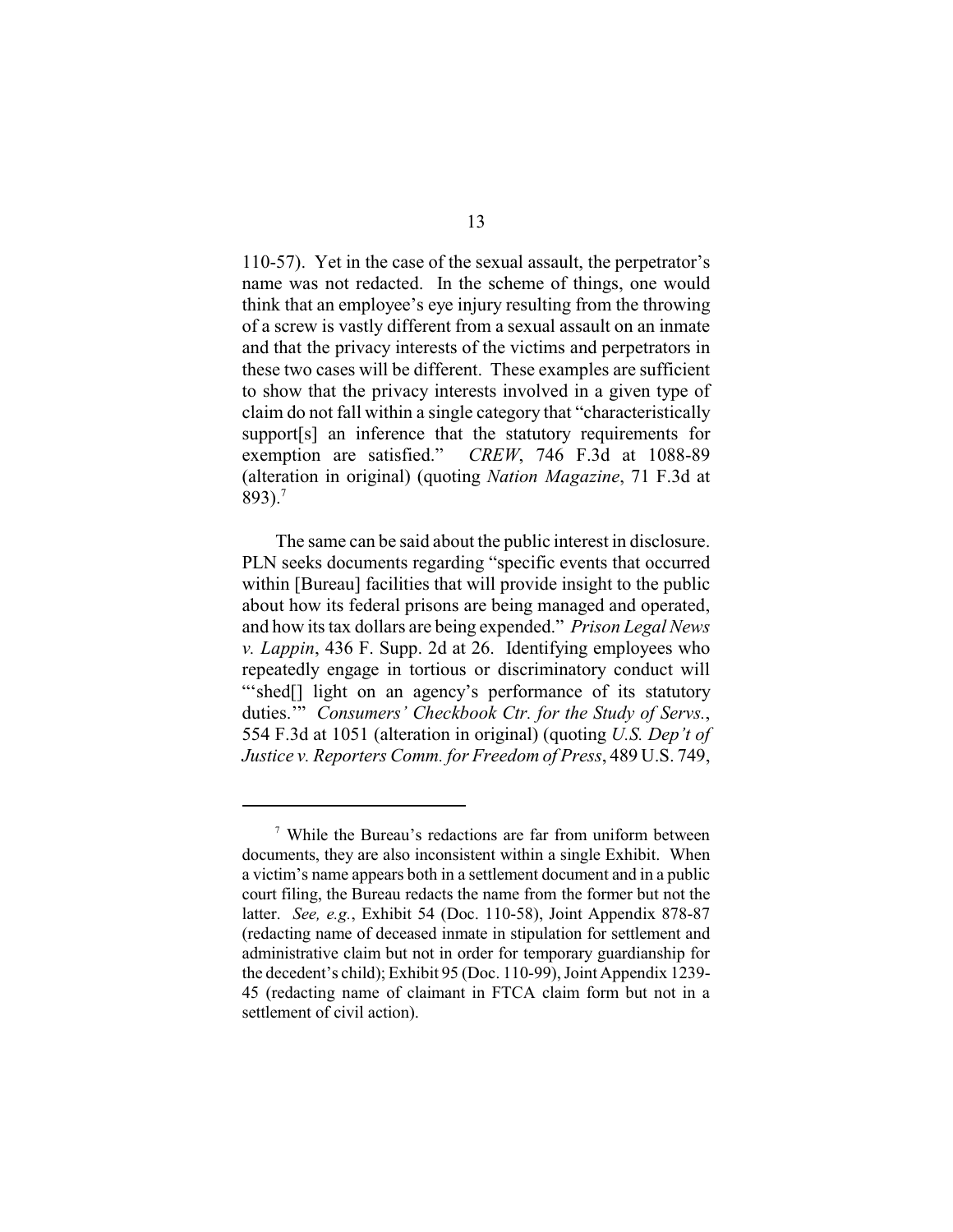773 (1989)). This, in turn, will further the public interest in ensuring that "disciplinary measures imposed are adequate, and that those who are accountable are dealt with in an appropriate manner." *Stern v. FBI*, 737 F.2d at 92. It may also help root out the misuse of public funds, an interest typically favoring disclosure. *See, e.g.*, *Multi Ag Media LLC v. Dep't of Agric.*, 515 F.3d 1224, 1232-33 (D.C. Cir. 2008); *Dobronski v. FCC*, 17 F.3d 275, 278-80 (9th Cir. 1994).

The public interest in disclosure will vary based on the individual's role in a given claim – victim, perpetrator, witness, medical professional diagnosing an inmate, and so forth – and the nature of the claim itself. These differences in interest do not warrant the categorical approach taken in the Moorer Declaration and Stroble *Vaughn* Index. The specific form used to lodge a claim reveals little about the public interest at stake, and so use of the claim form categorically to justify redactions does not reflect the balancing of interests that FOIA requires. The Bureau's declarations and *Vaughn* indices fall short of "'adequately describ[ing] each . . . [redaction] from a released document' and . . . 'explain[ing] why the exemption is relevant.'" *Summers v. Dep't of Justice*, 140 F.3d at 1080 (quoting *Founding Church of Scientology*, 603 F.2d at 949).

We decline to engage in the required balancing in the first instance and therefore will remand the case to the district court. On remand, the Bureau must fashion a coherent catalogue of the documents still in dispute and the district court must balance the privacy and public interests in light of the Bureau's new submissions.

We are not foreclosing use of a categorical approach. There may be groups in which a categorical approach is appropriate. For instance, perhaps the Bureau can formulate a single rationale for shielding the names of medical professionals who treat